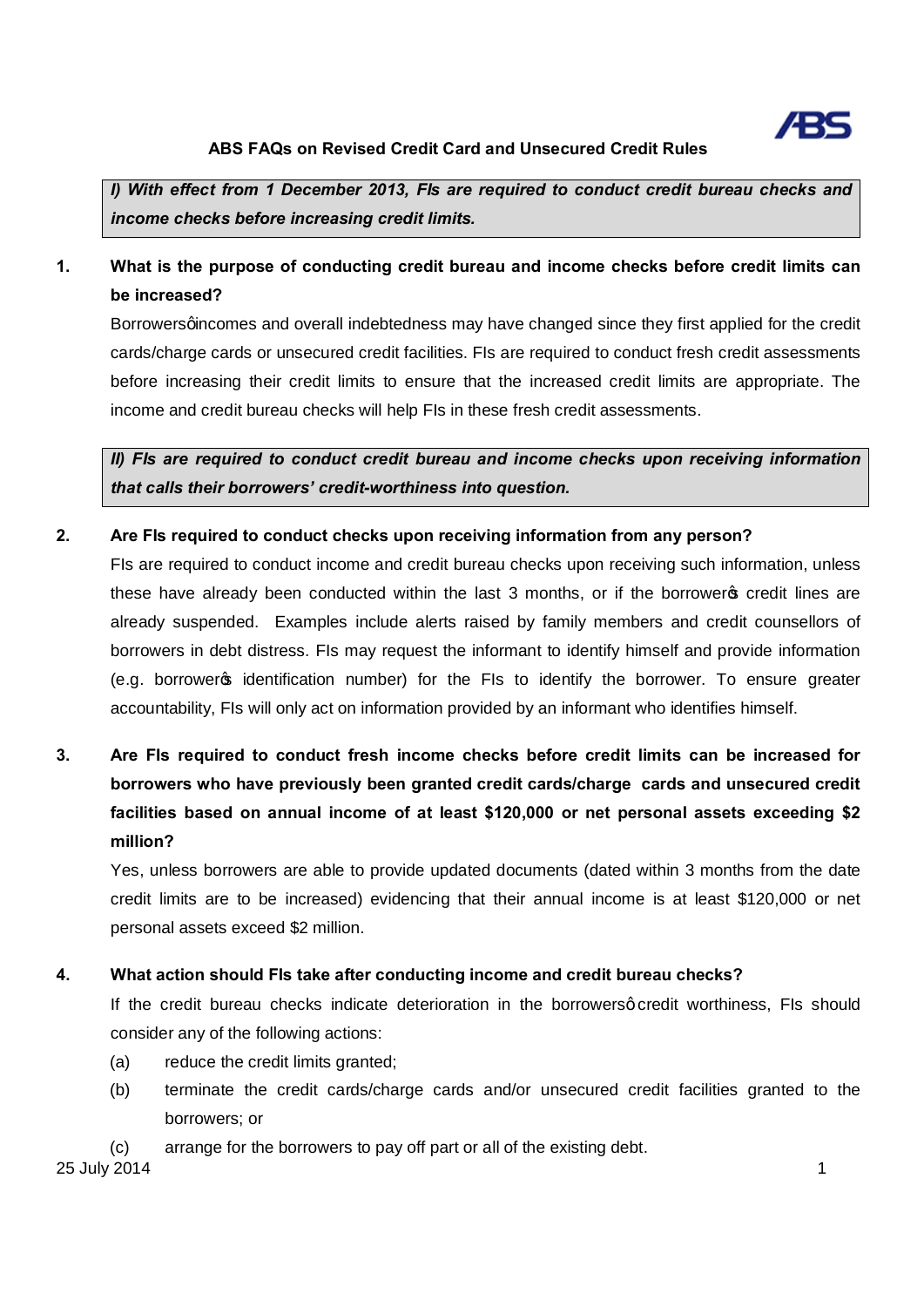

*III) FIs are allowed to issue credit cards/charge cards to individuals above 55 years of age who meet any one of the following criteria: (a) annual income of at least \$15,000; (b) total net personal assets exceeding \$750,000; (c) guarantor with annual income of at least \$30,000.*

Previously, individuals above 55 years old needed to have annual incomes of at least \$15,000 to qualify for credit cards/charge cards. However, this posed a difficulty for some retirees who do not meet the minimum income criterion even though they are financially secure.

To cater to the transactional needs of retirees, alternative criteria i.e. (b) and (c) are included for retirees to qualify for credit cards/charge cards.

To ensure that retirees do not over extend themselves, the credit limits of those who qualify for credit cards/charge cards are still subject to regulatory credit limits. Where a card is issued to a retiree based on his income or net personal assets, the regulatory credit limit is 2 monthsgincome for a retiree with annual income of less than \$30,000 and 4 monthsgincome for a retiree with annual income of at least 30,000 but less than \$120,000. Income can include non-employment income e.g. interest, dividend and rental income.

Where a card is issued to a retiree on the basis that he has a guarantor with an annual income of at least \$30,000, the credit limit of the guaranteed card will be based on the guarantor op income.

The offer of credit cards to individuals above 55 years of age is a commercial decision. FIs may set their own lending and credit assessment criteria in addition to the minimum criteria prescribed by MAS.

# **5. Does the increased flexibility mean that retirees can obtain a credit card/charge card based solely on proof of their assets?**

Most retirees will need to show proof of their income when applying for a credit card/charge card. If the retiree has no income at all, he cannot be granted any credit limit.

The only exception is where the retiree can prove that he has net personal assets exceeding \$2 million or its equivalent in foreign currency. In this situation, the retiree can obtain a credit card/charge card based solely on proof of his net personal assets. He would not be subject to the regulatory credit limits of  $4/2$  monthsgincome.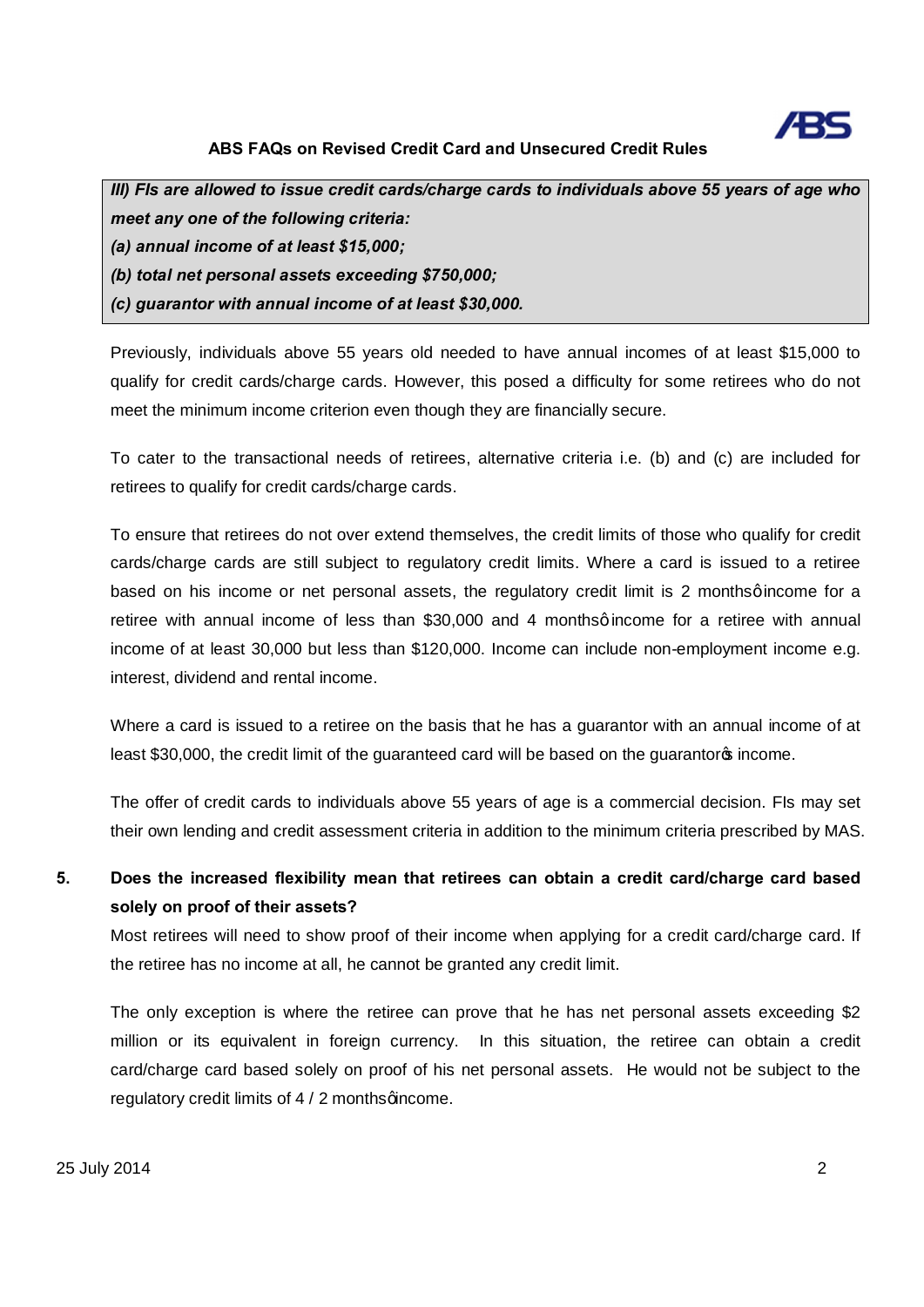

# **6. Why did MAS extend the unsecured credit rules to unsecured loans that were previously exempted?**

This is to provide further safeguards for borrowers. For instance, by requiring FIs to disclose the relevant finance and late payment charges for all unsecured loans, borrowers will be able to make more informed decisions.

However, MAS will continue to exempt education, business, medical and renovation loans from the minimum income eligibility criteria, per-FI regulatory credit limits and aggregate annual income limit in recognition of the purposeful or needs-based nature of these loans.

*IV) With effect from 1 June 2014, FIs are required to review borrowers' aggregate credit limits and outstanding balances in credit bureau checks.*

**7. Why are FIs required to review borrowers' aggregate credit limits and outstanding balances?** This requirement will help FIs obtain a more comprehensive view of their borrowersq current and potential indebtedness. Besides knowing whether a borrower has defaulted or missed a payment, FIs will be aware if a borrower is at risk of borrowing beyond his means.

#### **8. When are FIs required to conduct credit bureau checks?**

FIs are required to conduct credit bureau checks in the following four circumstances:

- (a) before granting a new credit card/charge card or unsecured credit facility;
- (b) before granting a credit limit increase;
- (c) upon receiving information calling a borrowers credit worthiness into question; and
- (d) before reinstating a suspended credit card/charge card or unsecured credit facility.

#### **9. How are borrowers' aggregate credit limits and outstanding balances computed?**

The credit bureaus will add up the credit limits and outstanding balances of all the credit facilities reported by their members (i.e. banks, finance companies and card issuers) to derive each borrowers aggregate credit limits and aggregate outstanding balances, respectively, for secured and unsecured credit facilities. Please refer to the websites of Credit Bureau (Singapore) Pte Ltd at www.creditbureau.com.sg and DP Credit Bureau Pte Ltd at www.dpcreditbureau.com.sg for more detailed information.

#### **10. Why are FIs required to either:**

**(i) ask borrowers what their preferred credit limits are; or**

**(ii) obtain borrowers' consent for the amount of credit limits to be granted?** 

 $25$  July 2014  $\overline{\phantom{a}}$  3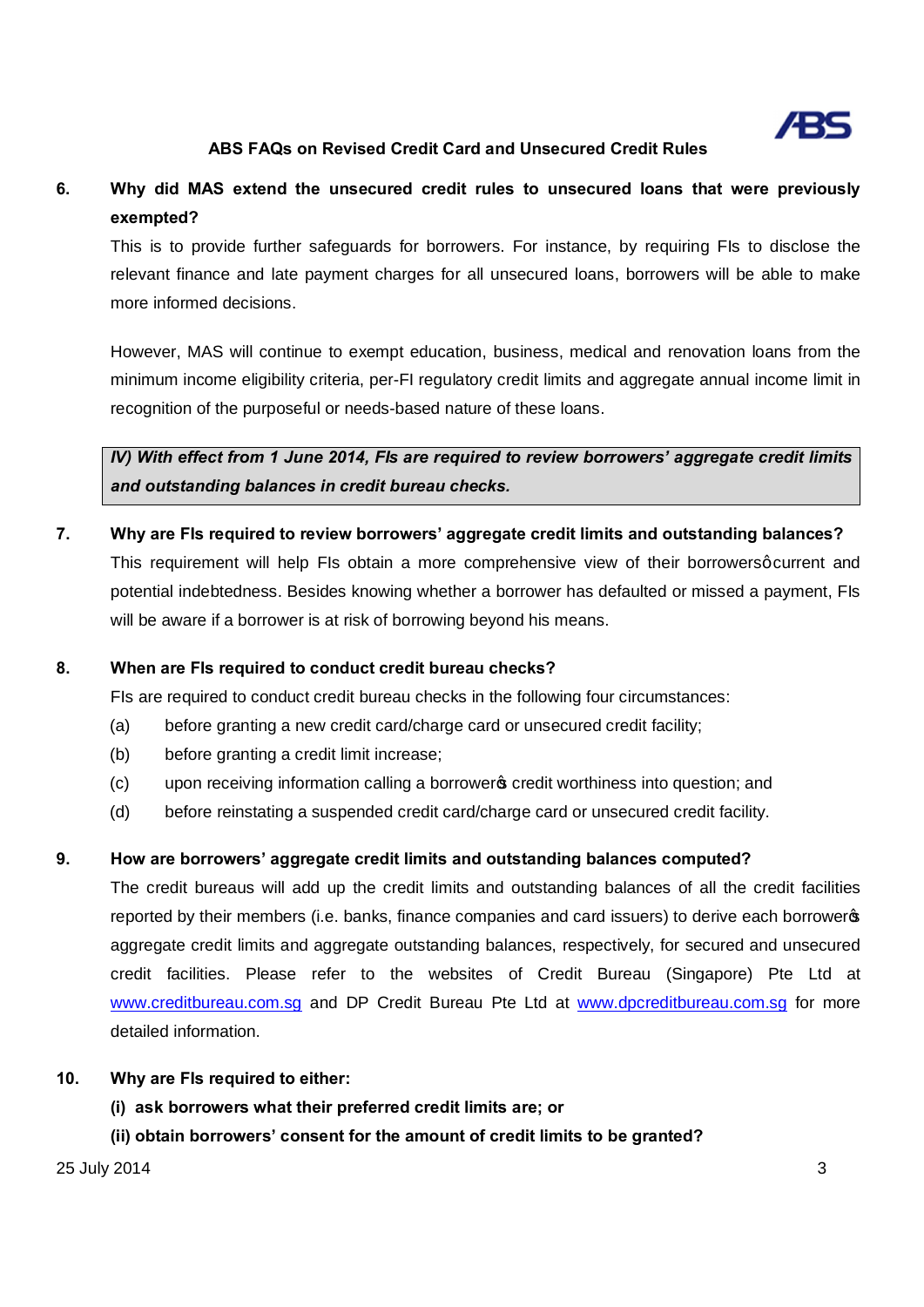

This is to allow borrowers better control over their unsecured borrowing by ensuring that they are not granted more credit than what they require.

*V) With effect from 1 June 2015, FIs are required to disclose to borrowers:*

- *(a) the total amount and time needed to fully pay off their debts if they pay only the minimum payment each month; and*
- *(b) the amount of debt that would accumulate by the end of 6 months if they make no payments in the next 6 months.*

### **11. Who will receive the disclosure statement and why?**

Borrowers who have not paid their prior month of credit cards and unsecured credit facilities in full will receive the disclosure statement. These borrowers are more at risk of incurring significant borrowing costs.

By illustrating how debt will snowball if not repaid in full, the disclosure statement will help these borrowers make more informed decisions and encourage them to repay their debts in full promptly.

*VI) FIs are disallowed from granting further unsecured credit to borrowers whose outstanding unsecured debt aggregated across FIs exceed their annual income for 3 months or more.*

**12. Why is MAS setting a limit on borrowers' credit card/charge card and unsecured borrowings, aggregated across FIs?**

This is a more holistic way of managing borrowers gtotal indebtedness, compared to a limit placed on each FI. This will also help to discourage prolonged reliance on unsecured credit and slow debt accumulation by borrowers who have already incurred significant unsecured debt. This rule does not apply to borrowers with annual income of at least \$120,000 or net personal assets exceeding \$2 million.

# **13. What is the impact of this rule on the borrowers' credit facilities if their aggregate outstanding unsecured debt exceeded their annual income?**

Borrowers will be disallowed from:

- (a) charging new amounts to their existing credit cards/charge cards and unsecured credit facilities issued by the FIs;
- (b) obtaining new credit cards/charge cards or unsecured credit facilities from the FIs; and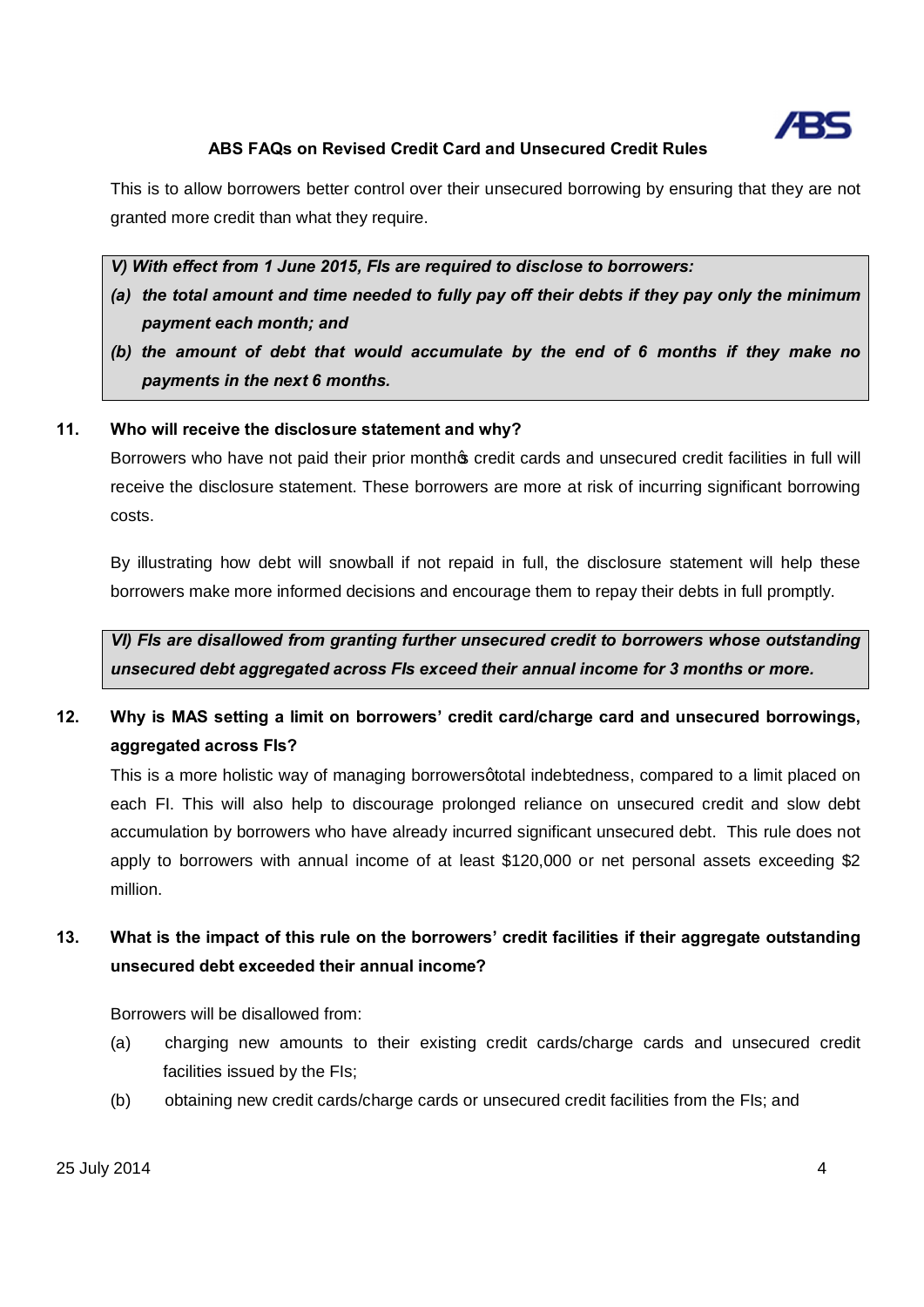

(c) obtaining credit limit increases on existing credit cards/charge cards and unsecured credit facilities issued by the FIs.

Other FIs will not be required to suspend the borrowers accounts if the borrowers aggregate unsecured debt has not exceeded his annual income for 3 months or more based on their respective income records.

#### **14. How are borrowers' annual incomes determined?**

Apart from salaries and bonuses, FIs are allowed to take other forms of incomes such as dividend, interest and rental income into account in determining borrowersgannual income. Each FI will rely on its own income records and computation methods to determine the borrowers annual income. Hence, borrowers are strongly advised to update their income records with their FIs to avoid unnecessary disruption to their credit facilities.

#### **15. How are borrowers' aggregate outstanding balances computed for the purpose of this rule?**

FIs are only required to take borrowersginterest-bearing unsecured balances into account. These include amounts rolled over on credit cards and outstanding balances on term loans that accrue interest.

Amounts charged to credit cards that are fully repaid by their due dates are excluded since they do not attract interest. Likewise, amounts outstanding on interest-free instalment payment plans are also excluded. If interest is imposed on a particular instalment due to late payment, the instalment amount will be included. However, if no interest is imposed, the particular instalment can be excluded.

Interest-bearing unsecured balances refer to amounts that attract an effective interest rate. This means that the outstanding balance on a 0% balance transfer with a processing fee will be included in the computation of aggregate outstanding balances for this rule.

Needs-based unsecured loans set out in paragraph 9 of Banking (Credit Card and Charge Card) Regulations 2013 will be exempted from the calculation of aggregate outstanding balances.

**16. How will FIs determine whether borrowers' aggregate outstanding unsecured debt has exceeded their annual income for 3 reporting months?**

FIs will use the interest-bearing unsecured balances reported to the credit bureaus to determine if such balances have exceeded a borrowers annual income for 3 reporting months.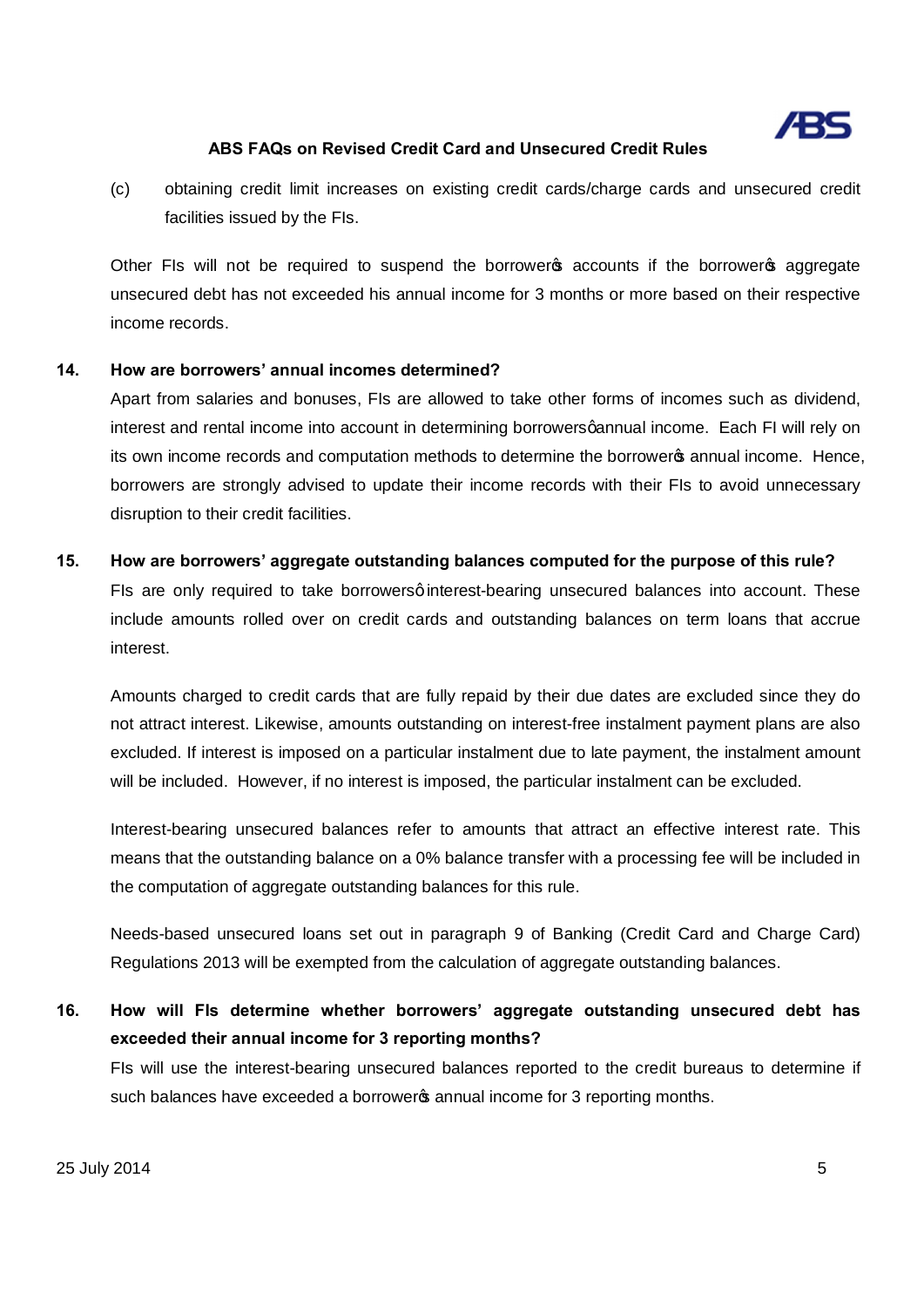

#### **17. What is the purpose of the 3 months period?**

The 3 months period is intended to be a grace period. This is to allow borrowers who travel frequently, or who may have inadvertently omitted to pay their bills, time to make the necessary payments before their unsecured credit lines are suspended.

#### **18. When can suspensions of unsecured credit lines be lifted?**

A suspension can be lifted only after the borrower reduces his aggregate interest-bearing unsecured debt to less than his annual income and after the FIs have conducted fresh credit bureau and income checks.

In addition, FIs have the discretion to lift the suspension and grant new facilities to refinance borrowersgexisting debts<sup>\*</sup> with other FIs. In doing so, FIs are allowed to exceed the per-FI regulatory credit limit of 4 monthsgincome (for borrowers with annual income of at least \$30,000 but less than \$120,000) and 2 monthsqincome (for borrowers with annual income of below \$30,000). This will enable borrowers to benefit from refinancing debt at lower interest rates by transferring debs from one FI to another FI.

*(\*Only for refinancing. FIs are not allowed to extend further fresh credit).*

Borrowers are required to submit updated income documents to the FIs when requesting for reinstatement. The purpose of conducting credit bureau checks and obtaining updated income documents is to assess the credit-worthiness of the borrower. Hence, lifting of the suspension is subject to the FIs acredit assessment.

#### **19. When will the aggregate annual income limit takes effect?**

The aggregate annual income limit will take effect on 1 June 2015. This means that borrowers have 18 months from the time the revised rules were issued on 29 November 2013 to reduce their unsecured debts.

The 3 months grace period will commence from 1 March 2015. This means that if the borrowersg aggregate outstanding unsecured debt exceeds their annual income for 3 consecutive months starting from 1 March 2015, their unsecured credit lines will be suspended when the rule takes effect on 1 June 2015.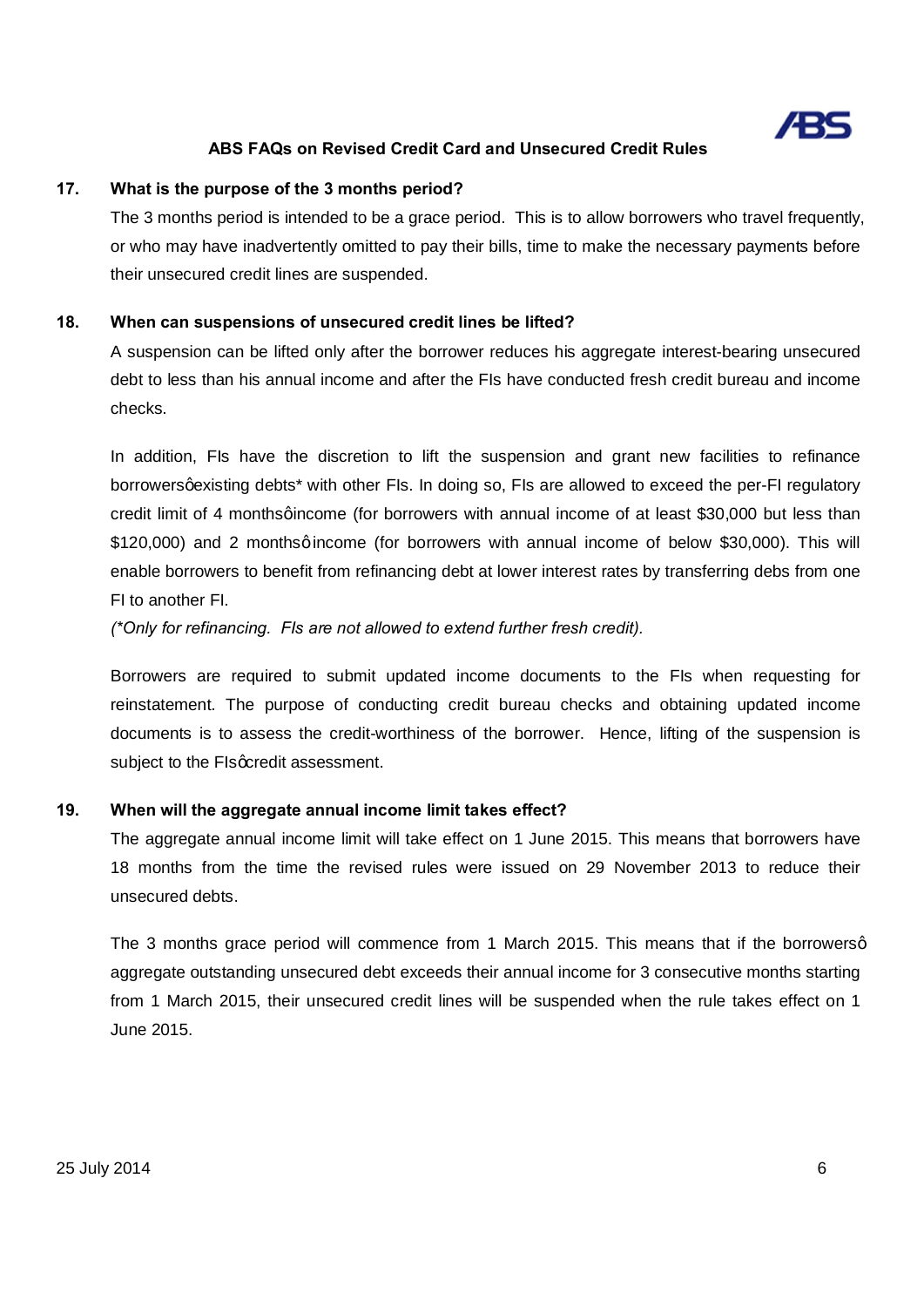

# **20. Will borrowers who have already accumulated unsecured debts exceeding their annual income be given more time to reduce their unsecured debts?**

Borrowers whose unsecured debts already exceed their annual income as at November 2013 will be given extended concessionary timelines to reduce their unsecured debts.

To qualify for the concession, the repayment plans entered into should reduce the borrowersq unsecured balances with each FI to not more than their unsecured balances as at November 2013 by:

- (a) 1 June 2017 (if their aggregate unsecured debt as at November 2013 are between 12 and 16 months of their income); and
- (b) 1 June 2019 (if their aggregate unsecured debt as at November 2013 exceed 16 months of their income).

This means that before 1 June 2017 or 1 June 2019, as the case may be, FIs need not suspend the credit cards/charge cards and unsecured credit facilities of such a borrower.

Borrowers who wish to rely on the extended concessionary timelines will need to have their November 2013 debt levels computed by 1 June 2015, when the aggregate annual income limit takes effect.

If, after 1 June 2017 and 1 June 2019, the borrowersgaggregate unsecured debt still exceeds their annual income for 3 months or more, FIs must then suspend their unsecured credit cards/charge cards and unsecured credit facilities. Nevertheless, their repayment plans can continue beyond the extended timelines of 1 June 2017 and 1 June 2019, as the case may be.

### **21. How can borrowers determine their aggregate unsecured outstanding balances?**

From Q4 2014, borrowers can refer to their credit reports for a summary of their aggregate outstanding unsecured balances (comprising both interest-bearing and non interest-bearing balances).

For more information on how to obtain a credit report, please refer to the websites of Credit Bureau (Singapore) Pte Ltd at www.creditbureau.com.sg and DP Credit Bureau Pte Ltd at www.dpcreditbureau.sg.

*VII) FIs are disallowed from granting further unsecured credit to borrowers who are 60 days or more past due on any credit card/charge card or unsecured credit facility extended by the FI. Other FIs will also not be allowed to issue new credit cards/charge cards or unsecured credit facilities, or grant credit limit increases, to such borrowers.*